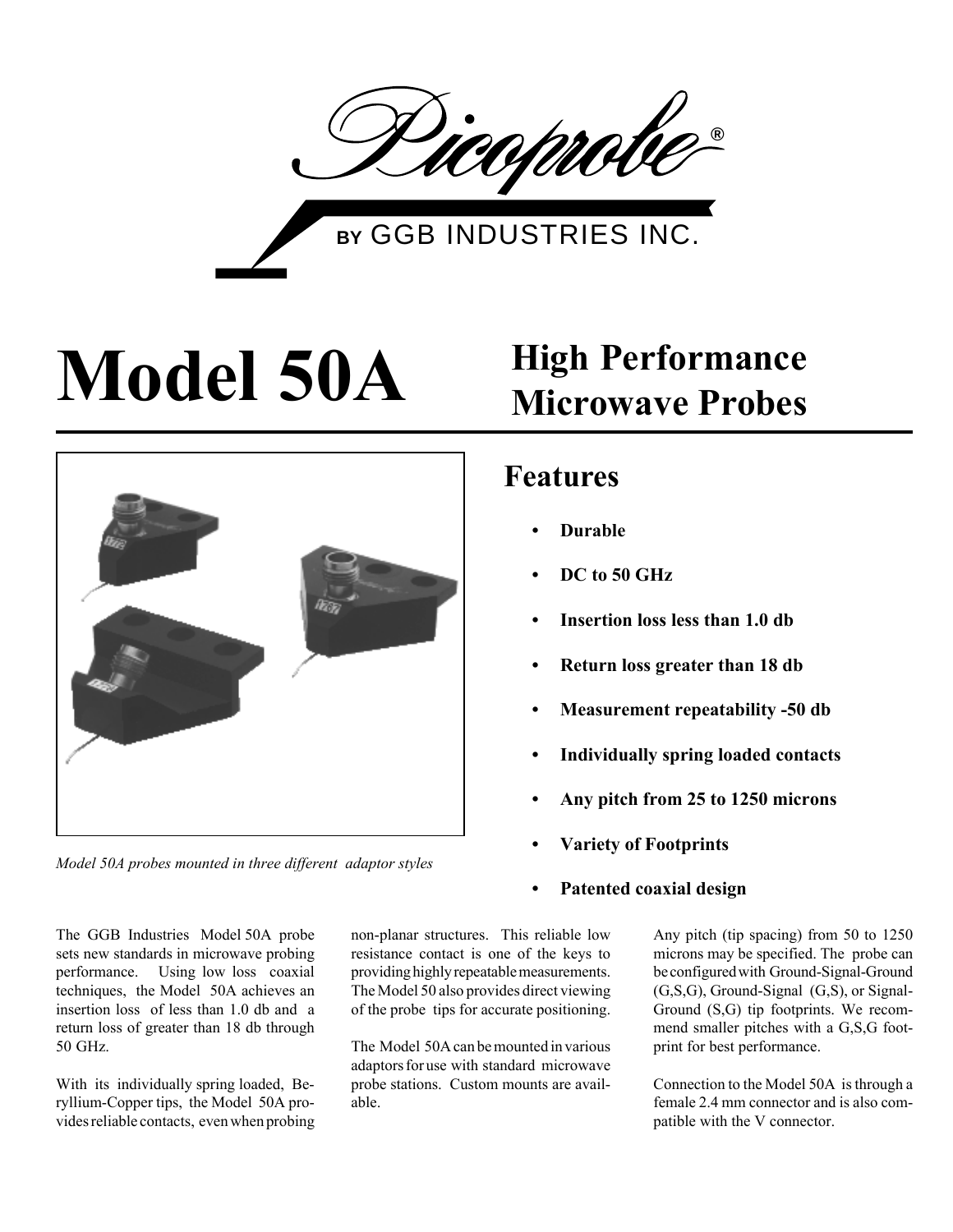#### **Flexible Tips for Flexible Probing**

Each Model 50A has patented, independently spring loaded tips which make contact to the probing surface. Because the tips are flexible they minimize circuit damage, increase probe life, and most importantly, provide a reliable individually spring loaded contact for each point. With a small amount of overdrive, the point scrubs the surface to make a reliable contact free of dust, dirt, and oxide contamination. The ability to view the exact contact area eases probe positioning and allows for the precise positioning necessary for good LRM calibrations. The flexible tips even allow probing of non-planar surfaces such as ceramic substrates and laser diode structures.

#### **Coaxial Transmission Improves Performance**

The Model 50A uses a precision miniature 50 ohm coaxial cable from the probe tips to the connector interface. The coaxial design provides lower loss and less radiation than coplanar designs. The miniature coaxial cable is fabricated from flexible Beryllium-Copper which greatly improves the probe's durability.

#### **Probe Cards**

Model 40A probes can be mounted on standard 4.5 inch probe cards to provide a convenient method for testing wafers at high frequencies using standard automatic or manual probe stations. Picoprobe Cards combine our Model 40A probes for RF connections with DC needles for power and low frequency signals.

#### **Line of Microwave Probes**

Other models of Microwave probes are available with standard tip spacings of up to 1250 microns. Larger spacings are possible. For special applications, the Model 50A can be mounted in custom adaptors, the coaxial line can be bent to fit tight spaces, and the tips can be configured to match extremely non-planar surfaces or nonsymmetrically placed grounds.

For applications in the 75 to 120 GHz range the Model 120 Picoprobe with a W band wave guide connection is available.

For applications below 40 GHz, GGB Industries offers the Model 40A Picoprobe which uses the 2.95mm K connector. The Model 40A performs up to 40 GHz with less than 1.0 db (0.7 db typical) insertion loss and return loss of greater than 18 db.

#### **Probing Expertise**

GGB Industries is the leading supplier of high impedance active probes offering models with input capacitances of as low as .02 pF and frequency responses of up to 3.0 GHz. With 22 years of probing experience, GGB Industries has broad capabilities in custom probe engineering.



*Closeup of Model 50A Tips with 150 Micron Pitch almost touching a 50* Ω *calibration load.*



*Typical Probe Card with Model 40A Probes*



*Examples of the Multi-Contact Wedge which combin Multiple RF and DC contacts .*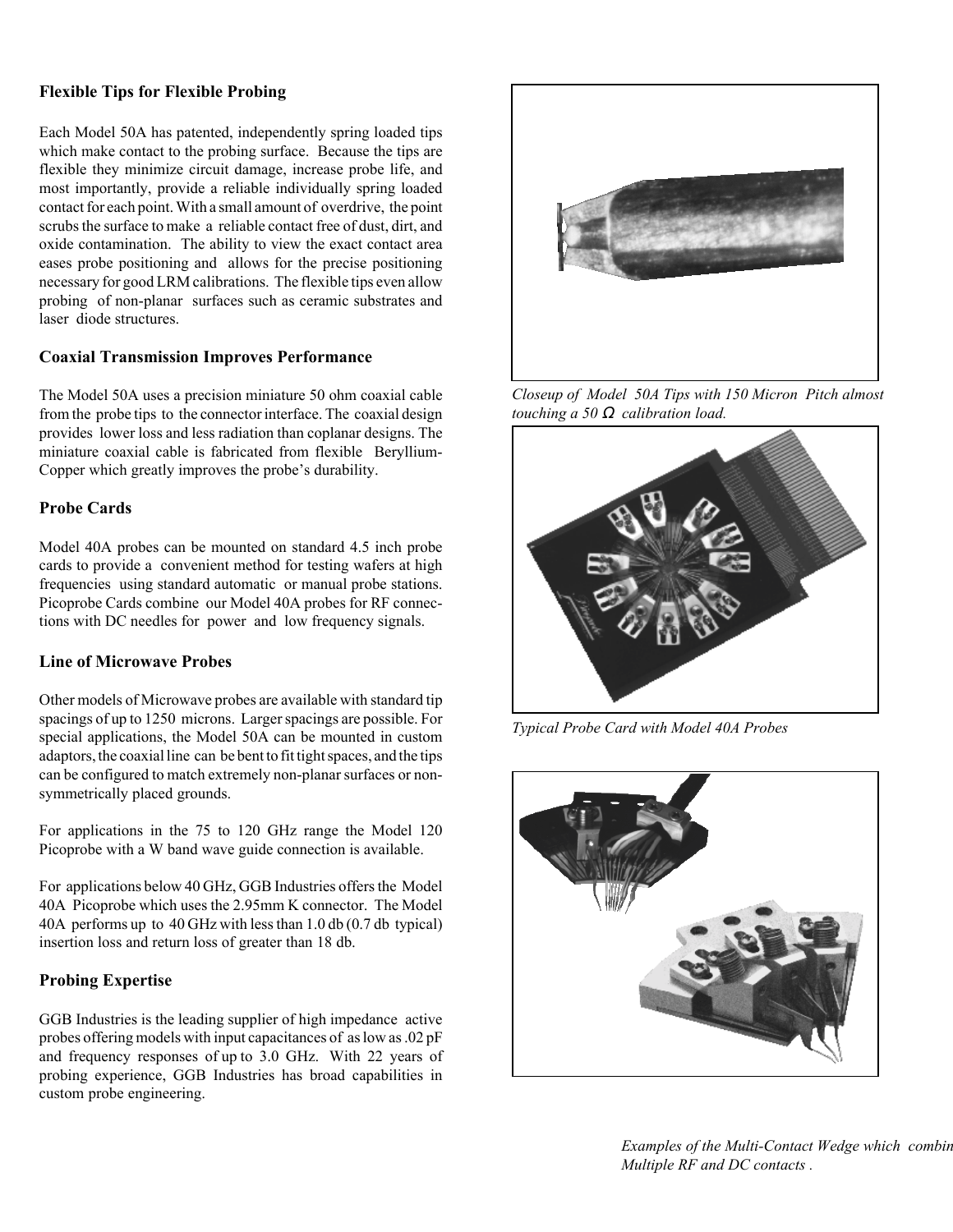### **Model 50A Performance Data1 G,S,G Configuration**

**Frequency Range:** DC to 50 GHz

| <b>Insertion Loss:</b>   | Less than $1.0$ db to $50$ GHz<br>$(.85$ db typical)                                                                                                      |
|--------------------------|-----------------------------------------------------------------------------------------------------------------------------------------------------------|
| <b>Return Loss:</b>      | Less than 30 db to 4 GHz<br>$(35$ db typical)<br>Less than 20 db to $26 \text{ GHz}$<br>$(23$ db typical)<br>Less than 18 db to 50 GHz<br>(20 db typical) |
| Crosstalk <sup>2</sup> : | Less than 35 db to 50 GHz.                                                                                                                                |

<sup>1</sup> Specifications are for the P-style Model 50A Picoprobes with G,S,G configurations and pitches of between 50 and 250 microns. The C and T style Model 50A Picoprobes (see following page for mounting styles) have the same specifications except for insertion loss, which is less than 2.0 db (1.8 db typical).

2 Crosstalk is measured using two probes contacting a bare sapphire substrate 100 microns apart.

| Model 50A Performance Data <sup>3</sup> |                                                                                      |  |
|-----------------------------------------|--------------------------------------------------------------------------------------|--|
| G,S and S,G Configuration               |                                                                                      |  |
| <b>Frequency Range:</b> DC to 50 GHz    |                                                                                      |  |
| <b>Insertion Loss:</b>                  | Less than 2.0 db to 40 GHz<br>$(1.6$ db typical)                                     |  |
| <b>Return Loss:</b>                     | Less than 30 db to 4 GHz<br>Less than 15 db to 26 GHz<br>Less than 12 db to 40 $GHz$ |  |

3 Specifications are for the P-style Model 50A Picoprobes

*ne*







Typical uncalibrated performance of a Model 50A-GSG-150-P Picoprobe. The top trace is the round trip return loss into a short which is twice the probe's insertion loss. The bottom trace is the return loss into a 50 ohm load.

### S12 REVERSE TRANSMISSION



Crosstalk performance of two Model 50A-GSG-150-P Picoprobes while contacting a bare sapphire substrate with spacings of 100, 200, and 400 Microns.

LEFT: A linear-polar chart showing the calibrated response of a Model 50A-GSG-150-P while contacting a 10 pSec coplanar line. The LOST method was used for calibration.